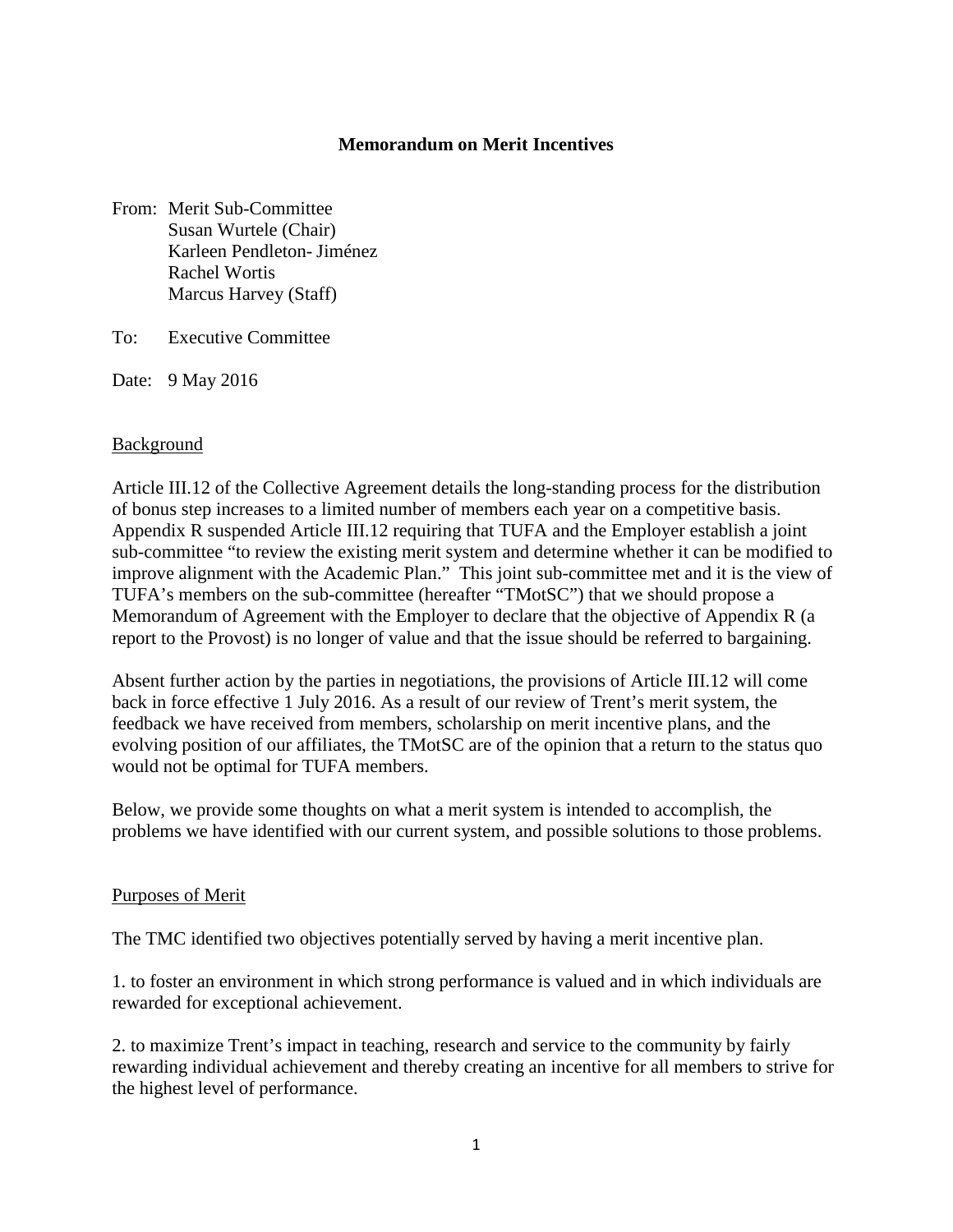## Problems with current system

1. Unfair distribution. Five significant inequities were identified in our current system.

a) Merit awards have overwhelmingly recognized research over teaching and service and consequently may have served as a disincentive to high performance in either service or teaching. Between 2009 and 2013, merit for research (alone or in connection with service or teaching) was recognized 3 to 4.25 times more often than merit for teaching or service alone or in combination. Over that 5-year period, 98 merit awards involving research were distributed compared with 27 awards that were not based wholly, or in part, on research.

|      | Approved   |                                                 |   |   |   |                |              |              |
|------|------------|-------------------------------------------------|---|---|---|----------------|--------------|--------------|
|      | Research   | R+Teaching R+Service Teaching T+Service Service |   |   |   |                | R+T+S        | <b>TOTAL</b> |
| 2009 | 12         | 5                                               | 6 | 2 | 2 | $\overline{2}$ | 0            | 29           |
| 2010 | $19(18)^*$ |                                                 | 2 |   |   | 5              | 0            | $28(27)^*$   |
| 2011 | 17         | 0                                               | 0 | 2 |   |                | 1            | 21           |
| 2012 | 13         | 2                                               | 3 |   |   | 3              | 0            | 24           |
| 2013 | 14         | 2                                               |   | 4 |   |                | <sup>0</sup> | 24           |
|      |            |                                                 |   |   |   |                |              |              |
|      | Denied     |                                                 |   |   |   |                |              |              |
|      | Research   | R+Teaching R+Service Teaching T+Service Service |   |   |   |                | R+T+S        | <b>TOTAL</b> |
| 2009 | 5          |                                                 | O |   |   |                |              | 8            |
| 2010 | $2(3)^{*}$ | 0                                               | 0 |   |   | 1              | 0            | $4(5)^*$     |
| 2011 | 2          | $\Omega$                                        |   |   |   |                | <sup>0</sup> | 8            |
| 2012 | 4          |                                                 | 0 |   | 2 | 2              |              | 11           |
| 2013 | 1          |                                                 |   |   |   |                |              |              |

\* In 2010, one research-based merit award denial was reversed following a TUFA grievance.

b) LTA members do not receive merit awards. The costs (both opportunity and direct) of having a merit system are borne by all TUFA members; however, the 20% of the membership holding limited term appointments are not eligible even to apply for merit increases.

c) Merit awards skew by gender. We determined this fact by looking at a longitudinal sample of 267 members that included all members (retired or current through 2015) who received merit awards, and all tenure/permanency stream faculty members and librarians, as well as academic administrators employed in 2014/15 who never received a merit award. Women comprised 45.3% of the sample, but received only 39.8% of the total merit awards granted between 1999 and 2013. Within the sample, 56.7% of women received at least one merit award as compared to 67.6% of their male colleagues. Although we do not have sufficient data to address other equity considerations, the CAUT recently changed its "Policy Statement on Pay Equity" to explicitly advise member associations to avoid merit increases because they have been shown to be "inherently discriminatory, particularly against members of historically disadvantaged groups." *See table on next page.*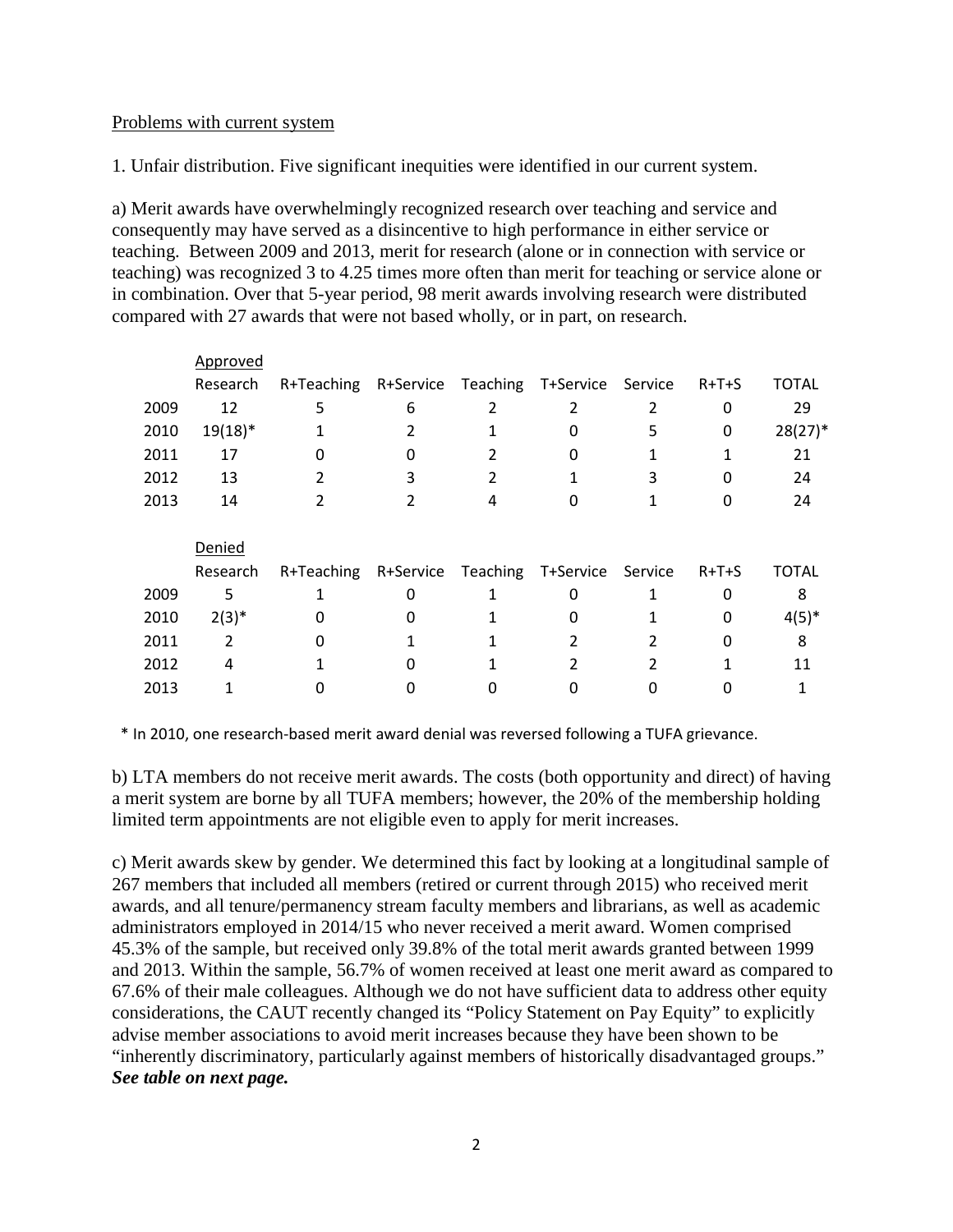#### Merit 1999-2013

.<br>-

| Gender      |            |        |            |        |  |
|-------------|------------|--------|------------|--------|--|
|             | Women      |        | Men        |        |  |
| # of Awards | Recipients | Awards | Recipients | Awards |  |
| 1           | 30         | 30     | 39         | 39     |  |
| 2           | 21         | 42     | 26         | 52     |  |
| 3           | 8          | 24     | 19         | 57     |  |
| 4           | 3          | 12     | 8          | 32     |  |
| 5           | 4          | 20     | 5          | 25     |  |
| 6           | 2          | 12     | 0          | 0      |  |
| 7           | 0          | 0      | 1          | 7      |  |
| subtotals   | 68         | 140    | 98         | 212    |  |
| 0           | 52         | 0      | 47         | 0      |  |
| total       | 120        | 140    | 145        | 212    |  |
|             |            |        |            |        |  |

d) The rewarding of merit is uneven across Trent's academic departments. Some of this may be attributed to departmental age (Social Work and Nursing which are relatively young programs have not, for example, received any merit awards), but it is hard to explain why established traditional programs like Mathematics and Philosophy should be under rewarded relative to say Chemistry and Anthropology. *See table on next page.*

e) Our current merit system provides enormous lifetime benefit to members who obtain merit increases versus those who do not. Moreover, the impact of merit varies radically depending on when in your career you receive it. Consider the following hypothetical: three identical 35-year olds begin working at Trent on the same day. Each works for 30 years before retiring. Member A receives merit awards in years 5 and  $7<sup>1</sup>$ ; Member B receives merit awards in years 23 and 25; Member C receives no merit increases. If all three otherwise progress normally through the salary steps, Members A and B will have the exact same pension entitlements on retirement, but member A's lifetime earnings will be \$90,090 higher than Member B's (net of increased pension contributions). Member A will receive 120,120 more salary dollars than member C and Members A and B will both start out with a pension that is \$3,300/year higher than Member C's.

<sup>&</sup>lt;sup>1</sup> Assumes the value of a step increase to be \$2,750 and member pension contributions to be 9% of gross pay.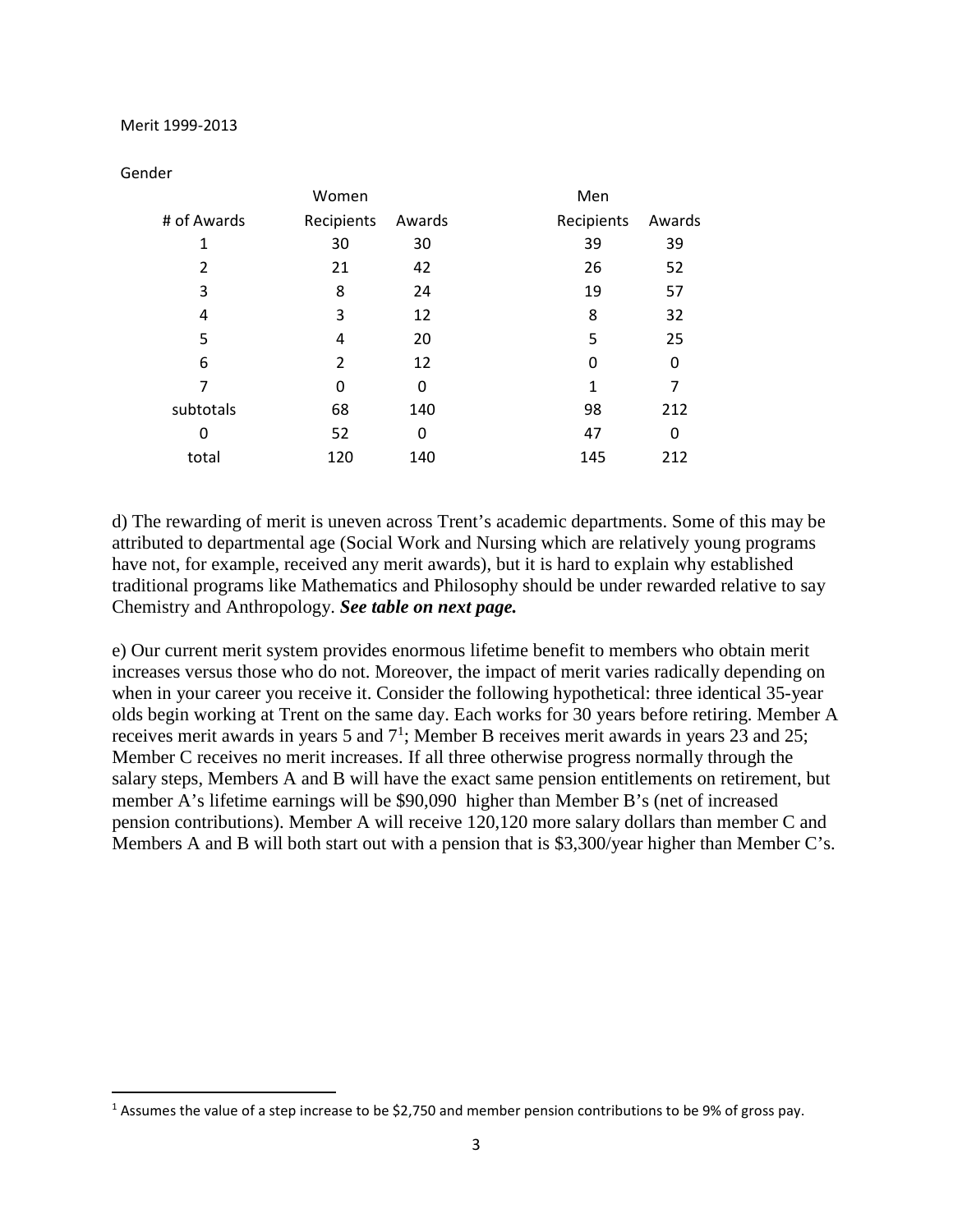| Departments      | Total            | Total          | Awards/ | Departments              | Awards/ |
|------------------|------------------|----------------|---------|--------------------------|---------|
| Alphabetical     | Awards           | <b>Members</b> | Member  | Least to most successful | Member  |
| <b>ADMN</b>      | 7                | 12             | 0.58    | <b>NURS (0%)</b>         | 0.00    |
| <b>AHCL</b>      | $\overline{7}$   | 5              | 1.40    | <b>SWRK (0%)</b>         | 0.00    |
| <b>ANTH</b>      | 29               | 14             | 2.07    | <b>MODL</b>              | 0.50    |
| <b>BIOL</b>      | 19               | 15             | 1.27    | PHIL                     | 0.50    |
| <b>CAST</b>      | 8                | 6              | 1.33    | <b>MATH</b>              | 0.56    |
| CHEM (100%)      | 15               | $\overline{7}$ | 2.14    | <b>ADMN</b>              | 0.58    |
| COIS             | 9                | 5              | 1.80    | <b>EDUC</b>              | 0.82    |
| <b>CUST</b>      | 13               | 11             | 1.18    | <b>LIBR</b>              | 0.89    |
| <b>ECON</b>      | 9                | 8              | 1.13    | <b>INDG</b>              | 0.90    |
| <b>EDUC</b>      | 9                | 11             | 0.82    | <b>ECON</b>              | 1.13    |
| <b>ENGL</b>      | 30               | 18             | 1.67    | <b>CUST</b>              | 1.18    |
| <b>ERST</b>      | 21               | 13             | 1.62    | SOCI                     | 1.21    |
| <b>FRSC</b>      | 5                | 3              | 1.67    | <b>BIOL</b>              | 1.27    |
| <b>GEOG</b>      | 21               | 11             | 1.91    | <b>CAST</b>              | 1.33    |
| <b>HIST</b>      | 34               | 20             | 1.70    | <b>PSYC</b>              | 1.37    |
| <b>IDST</b>      | 14               | 6              | 2.33    | <b>AHCL</b>              | 1.40    |
| <b>INDG</b>      | 9                | 10             | 0.90    | POST/GLPL                | 1.57    |
| <b>LIBR</b>      | 8                | 9              | 0.89    | <b>ERST</b>              | 1.62    |
| <b>MATH</b>      | 5                | 9              | 0.56    | <b>PHYS</b>              | 1.63    |
| <b>MODL</b>      | $\overline{2}$   | $\overline{4}$ | 0.50    | <b>ENGL</b>              | 1.67    |
| <b>NURS (0%)</b> | $\boldsymbol{0}$ | 6              | 0.00    | <b>FRSC</b>              | 1.67    |
| PHIL             | 4                | 8              | 0.50    | <b>HIST</b>              | 1.70    |
| <b>PHYS</b>      | 13               | 8              | 1.63    | COIS                     | 1.80    |
| POST/GLPL        | 11               | $\overline{7}$ | 1.57    | <b>GWMST</b>             | 1.80    |
| <b>PSYC</b>      | 26               | 19             | 1.37    | <b>GEOG</b>              | 1.91    |
| SOCI             | 17               | 14             | 1.21    | <b>ANTH</b>              | 2.07    |
| <b>SWRK (0%)</b> | 0                | $\overline{2}$ | 0.00    | CHEM (100%)              | 2.14    |
| <b>GWMST</b>     | 9                | 5              | 1.80    | <b>IDST</b>              | 2.33    |

2. Workload. There are five significant concerns in regard to the additional work entailed by the current system.

a) Many members reported spending an inordinate amount of time on their merit applications.

b) Merit increases the work of departmental personnel committees and COAP

c) Merit increases the work of department chairs.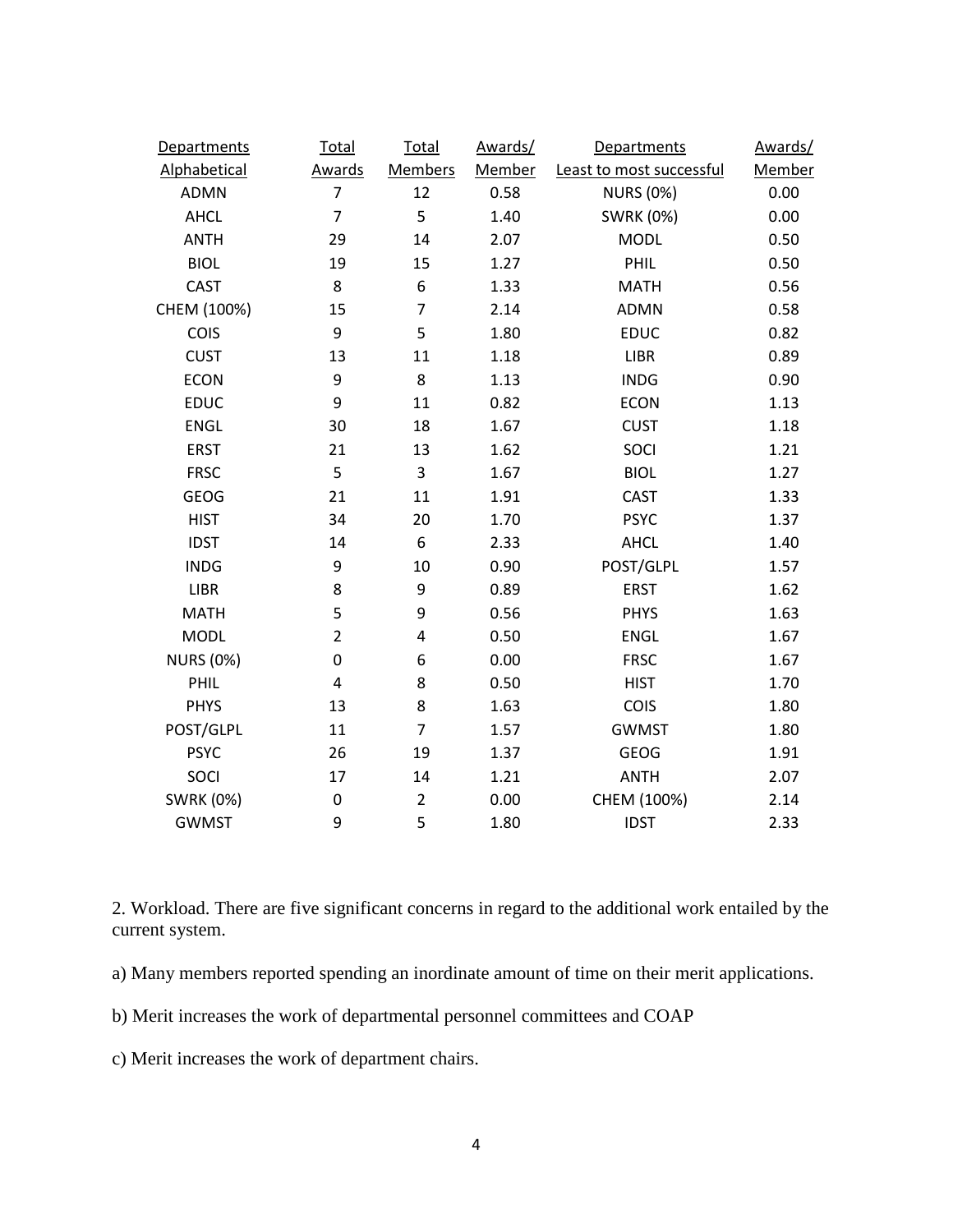d) Denial of merit awards often result in complaints to the Union and require additional work on the part of TUFA to investigate and, where warranted, to grieve.

e) It is a challenge to fairly evaluate faculty activities in a competitive context and if we are to balance the current system's regard for research with concomitant recognition of member contributions in teaching and service, we are likely to need additional peer-driven mechanisms for assessing member contributions in those areas.

3. Member morale. We note two important considerations in relations to perceptions of merit.

a) Our current system requires a degree of self-promotion that disadvantages certain individuals and can create/exacerbate tensions with departments. This has several manifestations including the development of resentment against members who are perceived to pursue merit at the expense of collegial service and a concomitant resentment against members who do not receive merit and are thereby seen as less productive.

b) Although the CA permits up to 35 members to receive merit each year, no more than 29 awards were made in any of the last 5 years in which merit was awarded and a significant number of members were turned down for merit with a correspondingly negative impact on their morale, exacerbated by the fact that these rejections were not based on limited supply, but were instead a clear judgement that they were not deserving. Perhaps as a consequence of all this, total applications for merit were trending downward in the years before its suspension (37 applications in 2009, 32 in 2010, 29 in 2011, 36 in 2012, and 25 in 2013).

4. Costs. For many years our merit system operated, essentially, without cost to the Employer: the accelerated pay increases enjoyed by merit recipients were matched by a corresponding deceleration of the across-the-board increases provided to all members annually by the parity formula. Put another way, the cost of each year's merit increases was offset the following year by the Disparity Correction (DISC) component of the parity formula which adjusts the annual across-the-board calculation by the extent to which the previous year's increase had resulted in a deviation of Trent salaries from the weighted system average salaries.

This was true until Statistics Canada ceased producing the data needed to perform the DISC calculation. By 2013, the DISC adjustment had to be set to 0.0% due to the absence of reliable data such that the merit increases in 2012 and 2013 were not offset by adjustments to TUFA raises in 2013 or 2014. Without such adjustments, however, the cost of merit to the University becomes very high. By way of illustration, the resumption of our merit system over a five-year period could result in a maximum increase to the total salary mass of \$481,250 going into the 6th year (assuming 35 merit awards were awarded annually, there were no DISC adjustments, all recipients progress annually through the salary steps, and the average step increase is \$2,750). Adding 15% for pension and payroll costs bring the year-six cost up to \$553,438. The cumulative impact of this is striking as the University would have spent \$1,660,313 more in salary and related costs over those years than would otherwise have been the case.